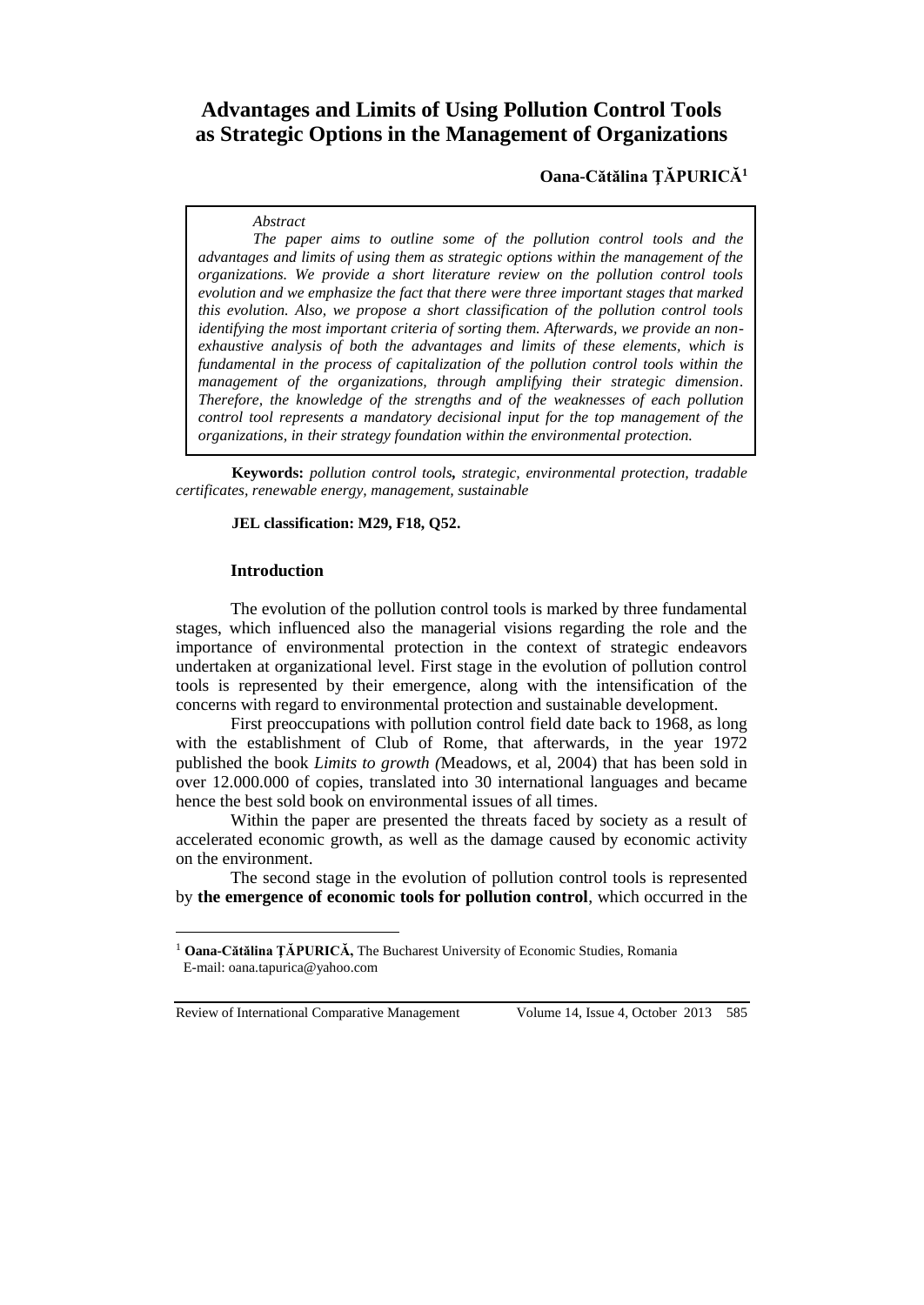early 1990s as an alternative to classical instruments, mainly qualitative and seemingly ineffective, of pollution control. Thus, economic tools for pollution control have gradually replaced traditional prevention and control tools (Hepburn, 2006), while providing to national economies (or, where applicable, to companies), with a high level of autonomy regarding the taking-up of decisions aimed at ensuring compliance with restrictions imposed by environmental regulations.

If until about 15 years ago, the environmental protection was a constant source of expense for economic agents who were obliged to constantly adapt their strategies according to environmental regulations, and to immobilize their financial resources to ensure compliance with required standards along with the emergence of economic tools for pollution control, came up the opportunity to generate added value due to the fact that under the new approach, the pollution is economically a negative externality, which makes it susceptible to either generate a profit (through transfer of pollution right) or a cost reduction (through internalization).

The emergence of economic tools for pollution control has been approached as a recurring topic of research by many experts, among them standing out Austin's approach (1999), which summarized adequately the impact of new tools on national economies, respectively on the organizational strategies, arguing that these tools not only clear the relationship between regulation authorities and economic agents, but also provide with potential sources of revenue for state and government, while helping to increase their flexibility in managing the sources of emissions.

The third and most recent stage in the evolution of pollution control tools is based on the separation from the economic instruments of a class of tools which are highly complex and attractive for economic agents, namely **market mechanisms based tools** (in this case, demand, supply and price). The tools included in this category are generically called tradable permits and include green certificates, white certificates and emission certificates (black). The attractiveness of these tools results from their trade on special markets with national and international coverage, which operate similarly to the mechanisms of stock exchanges (MacKenzie, 2011). Economic agents are designed to carry the demand, respectively the supply and the sale can be done either immediately or forward through options contracts or futures contracts.

The similarity of tradable permits markets with capital market turns green certificates, white certificates and emission certificates into speculative instruments, which can generate profit for the economic agents. Thus, the third stage in the evolution of pollution control tools confirms definitively the conversion of pollution control tools from cost generating elements in potentially profit generating elements, both for state (where there are tradable opportunities for pollution rights) and mainly for the economic agents.

Assuming that market mechanisms based tools are designed to strike a balance between resource scarcity and price (Staudte & Karcher, 2001), as a consequence of markets failure (Convery & Redmond, 2007), it appears that the decision to adopt and the way to integrate these tools into the current activity of the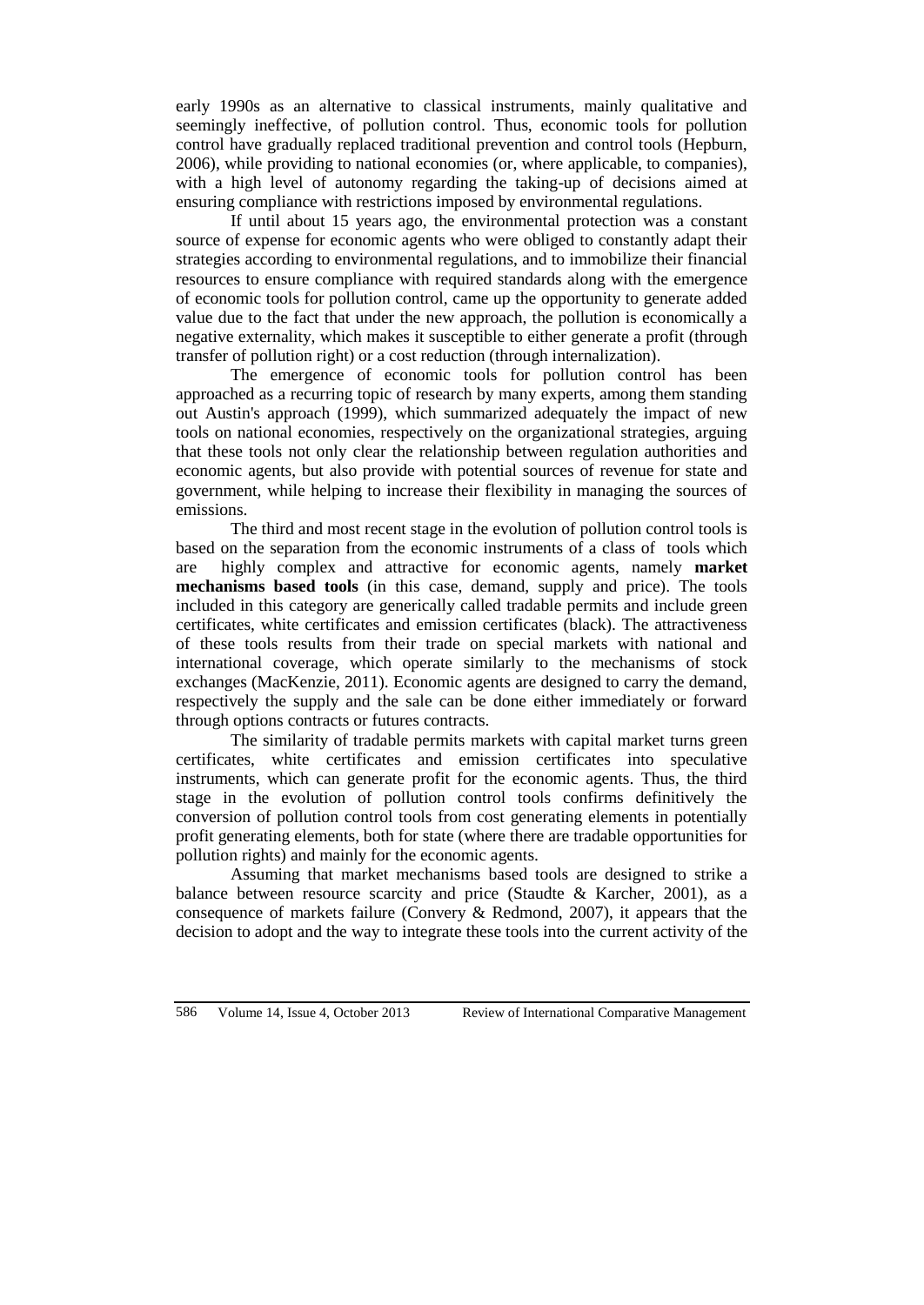organization is a strategic management prerogative, being the prerogative of proactive environmental strategies.

# **1. Classification of pollution control tools**

Analyzing the existing approaches in the literature on pollution control tools, we can conclude that these are classified according to the features that they possess, in several categories, according to the following criteria:

- **After the impact on the national economy, there are:**
	- $\checkmark$  **macroeconomic tools** tools legislated at national or international level, through national regulatory authorities (fees for pollution, maximum allowable concentrations for emissions, principles and international regulations on environmental protection, pollution control subsidies, restrictive measures on pollution limits, incentives for the utilization of renewable resources), the application of which affects the national economy as a whole;
	- **microeconomic tools** tools legislated by national regulatory authorities applicable to all economic agents within a state or only to the specific categories of economic agents (environmental monitoring, environmental management systems, emission certificates, green certificates, white certificates), whose application involves strategic decisions at organizational level, affecting their financial performance and conditioning development directions on medium and long term.
- **After the degree of compulsoriness, there can be distinguished**:
	- $\checkmark$  mandatory pollution control tools settlements established by laws, regulations, international conventions on environmental protection (maximum allowable concentrations of emissions, principles and international regulations on environmental protection, restrictive measures on pollution limits);
	- $\checkmark$  optional pollution control tools facilities offered by national or international authorities to adopt pollution control measures that require significant investment, and that for their accesing the economic agents are required to indicate their choice (grants to combat pollution, measures to stimulate the use of renewable resources, grants for reengineering, tax deductions for clean investments etc.);
	- **facultative pollution control tools –** strategical decisions of participatory management bodies, which presume voluntary option for implementing and using within current activity some pollution control tools, without them being compulsory when taking the decision (environmental monitoring, environmental management systems, policies for capitalization of tradable permits etc.).
- **After the complexity level, there are distinguished:** 
	- $\checkmark$  simple pollution control tools tools which involve a simple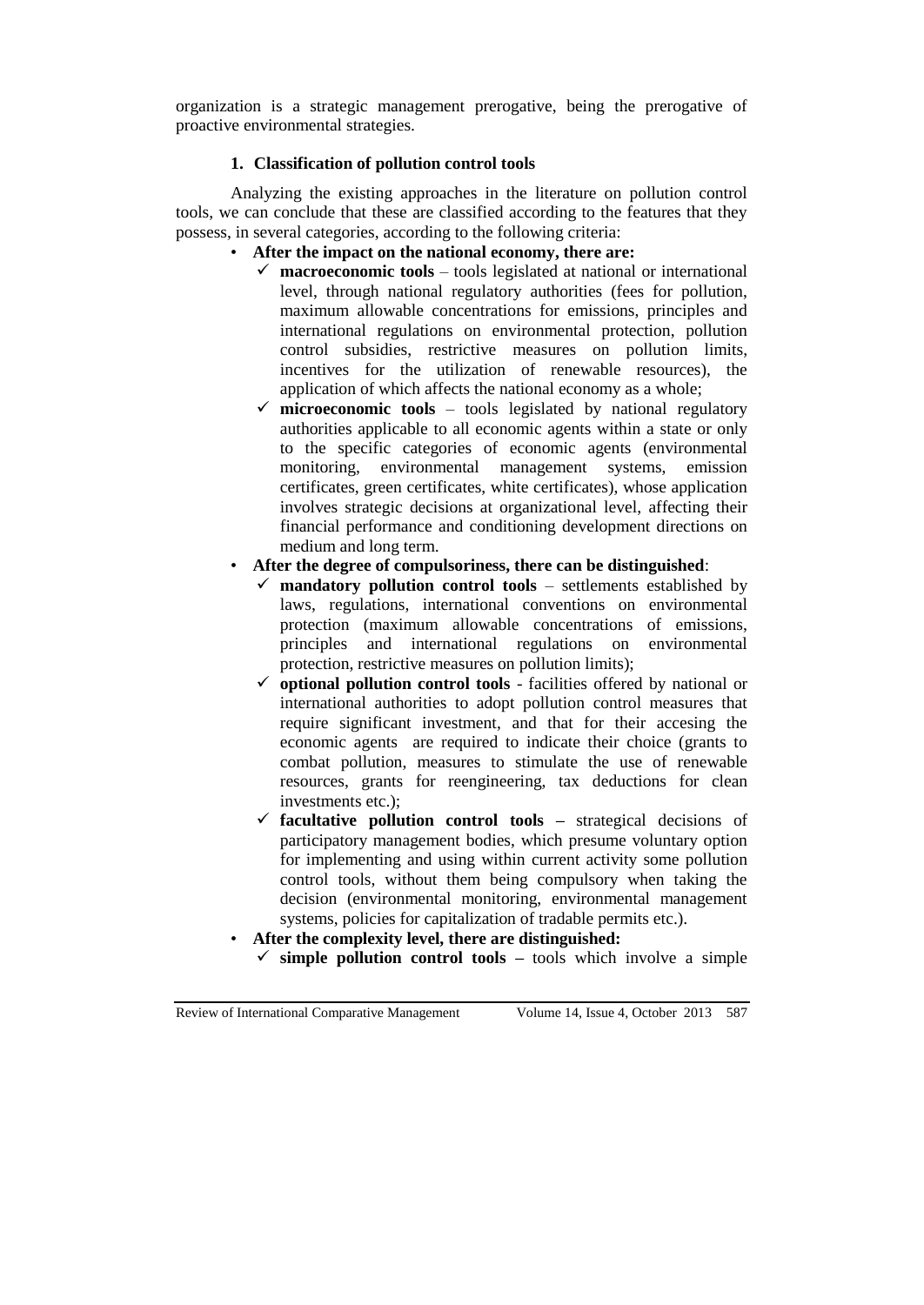operating mechanism, undifferentiated, regardless of the entity to which is applied (the polluter pays principle, environmental taxes);

- **complex pollution control tools –** tools that require a different treatment, depending on the specific of the entity to which is applied (for example, number of green certificates offered to a producer of energy from renewable sources differs depending on the source of produced energy);
- $\checkmark$  integrated control tools tools that combine elements that are specific to several pollution control tools in order to achieve a high level of efficiency (green certificates market integration, that stimulates energy production from renewable sources with white certificates market, that stimulates the rationalization of energy consumption, regardless of the source from which it is generated).
- **After the operating mechanism, there are distinguished:**
	- **pollution taxes –** tools that include several direct payments of economic agents, in the form of contributions, taxes or emission rates, dimensioned either by estimates of the amount of pollutants released into the environment, either by actual measurements taken by the competent authorities (OECD, 1997), in which case the fees for poolution can take the form of administrative sanctions;
	- **maximum allowable concentrations for emissions –** tools that involve the establishment of maximum concentrations for several pollutants that economic agents can release within the environment, without them having to pay fees/rates/penalties for doing so;
	- $\checkmark$  international principles of environmental protection tools that govern the legal framework regarding environmental protection and that are universally applied by most countries; the most famous principles are the polluter pays principle, the subsidiarity principle, the sustainable development principle and the caution principle;
	- $\checkmark$  performance guarantees tools used in order to guarantee the environmental standards compliance of economic agents, through which economic agents are required to pay a guarantee, that is returned when is ascertained the conformation to these standards;
	- **subsidies –** tools that take form of financial aids offered by a certain public authority of the economic agents, in order to support their attempts to diminish the impact of the economic activities on the environment;
	- **restrictive measures concerning pollution limits** tools that require mandatory capitulation of some activities and practices with negative impact on the environment, for all the economic agents that operate within a state territory, and that, generally, involve additional costs for the producer, in order to adapt the technologies to the requirements imposed by these restrictive measures;
	- **incentives measures for renewable resources capitalization**  tools through which investments in developing capacities for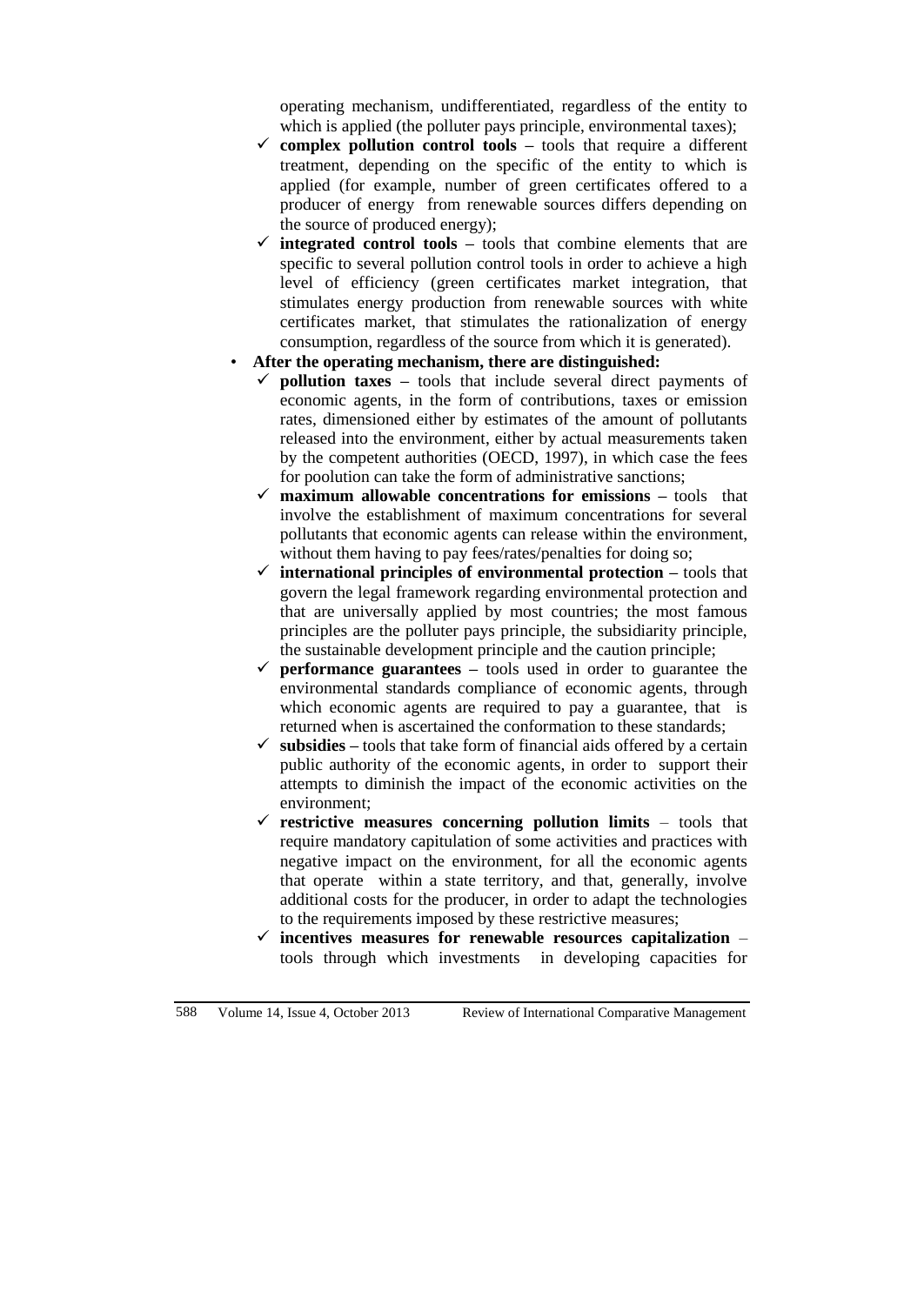generating electricity from renewable sources are supported and that aims on long term at the green certificates market development;

- $\checkmark$  licenses, rights and pollution levels (tradable, transferable) tools based on the principle of market balance, according to which a growth of emissions associated with an entity that operates in an economic system must be offset by a decrease of an equivalent amount of emissions, otherwise the price mechanism will stabilize the market;
- $\checkmark$  environmental monitoring tool used for supervision, evaluation, forecasting and warning regarding the evolution of the impact of economic activities on the environment, in order to timely intervention for maintaining the environmental balance (Wursthorn, et al., 2011);
- $\checkmark$  environmental management systems tools that certify the compliance of an activity operated by an economic agent with national or international standards elaborated by standardization organizations in the field of environmental protection;
- $\checkmark$  tradable securities economic tools for pollution control, given to economic agents, as a result of their efforts for environmental protection, ant that can be used by them as securities that can be traded on specific markets that operate similarly to capital markets.

The evolution and the typological classification of pollution control tools reflect the fact that the organizations are highly preoccupied with the capitalization of new opportunities brought by modern mechanisms for ensuring the compliance with the environmental requirements, abandoning the re-active attitude and opting for a pro-active attitude, that integrates within strategic approaches elements regarding the environmental protection under the form of strategic options.

Taking into consideration the fact that daily there are adopted regulations on environmental protection that become imperative for the economic agents, not taking into account the strategic impact of these regulations on their economic activity can prove a dangerous choice for managers, that can put them into difficulty in relation to competition and state institutions.

# **2. Advantages and limits of main pollution control tools typologies, that reflect the strategic impact within the management of the organizations**

Given the advantages and the limits that characterize each of existing pollution control tools is likely to provide decision makers (depending on the area where they operate, but also on other relevant criteria) with a general perspective on the risks to which they expose when including a certain pollution control tool in the framework of the strategic vision of the organization.

Moreover, the fact that some pollution control tools are currently available for all typologies of organizations (environmental management systems), others are limited to certain typologies of economic agents (green certificates), and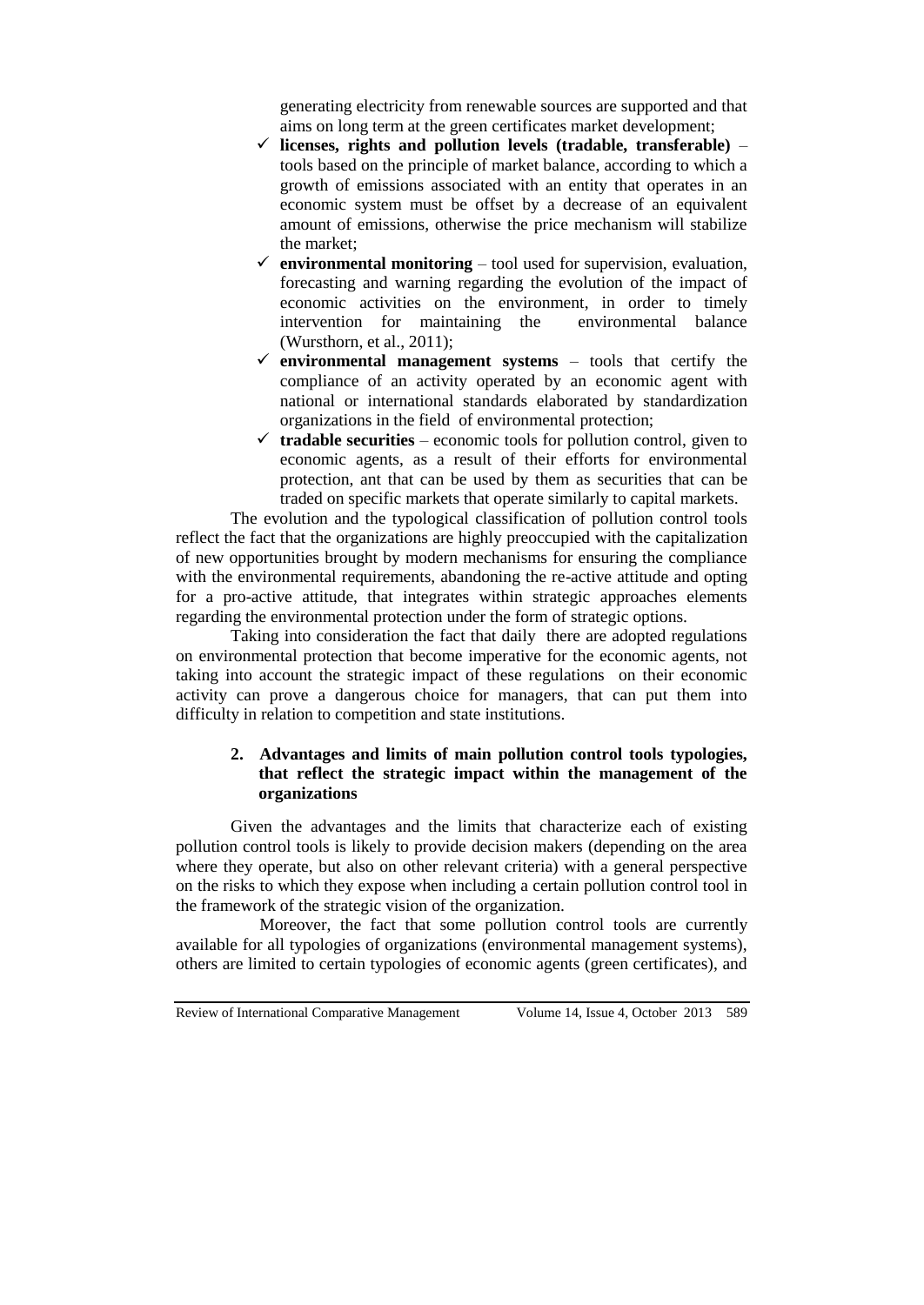others are uncertain (subsidies) is likely to significantly complicate the decision making process and to impose the increase of the volume of information that is required for taking accurate and substantiated decisions. In these circumstances, we assess that is necessary a synthetic and integrative presentation of the main individual advantages and disadvantages associated with existing pollution control tools, according to the approach outlined in [Table 1](#page-5-0).

<span id="page-5-0"></span>

|            |     | <b>Fees for pollution</b>                                                                               |
|------------|-----|---------------------------------------------------------------------------------------------------------|
|            | 1.  | predictability (allow the anticipation of the financial effort                                          |
|            |     | that has to be made by the economic agents who are subject to                                           |
|            |     | them);                                                                                                  |
| Advantages | 2.  | universality (they are applicable to all economic agents                                                |
|            |     | typologies, that through their activity pollute the environment);                                       |
|            | 3.  | reclaim (they can be reclaimed by their inclusion in the sale                                           |
|            |     | price of goods, the financial effort to support the fees being                                          |
|            |     | uncertain and predictable).                                                                             |
|            | 4.  | compulsoriness (there are perceived by the economic agents as                                           |
|            |     | financial obligations);                                                                                 |
|            | 5.  | non-equitability (there are not equitably established for all the                                       |
|            |     | economic agents, being a macroeconomic tool that takes into<br>account medium values at economy level); |
|            | 6.  |                                                                                                         |
| Limits     |     | non-optionality (their subject to them is independent of the<br>economic agents will);                  |
|            | 7.  | inefficiency (increase of pollution fees level will lead to                                             |
|            |     | increase of pollution level, contrarily to the goal for which there                                     |
|            |     | have been outlined and also will lead to increase of optimal                                            |
|            |     | pollution abatement costs in the context of informational                                               |
|            |     | asymmetry).                                                                                             |
|            |     | <b>Maximum allowable concentrations for emissions</b>                                                   |
|            | 8.  | standardization (they ensure a certain degree of equity, at least                                       |
| Advantages |     | at national level);                                                                                     |
|            | 9.  | <b>optionality</b> (the subject to them is considerably influenced by                                   |
|            |     | the economic agents' behaviour);                                                                        |
|            | 10. | compatibility (there are compatible with the pollutant pays                                             |
|            |     | principle and with the caution principle, reason why their                                              |
|            |     | efficiency is significantly upgraded in relation to pollution<br>fees).                                 |
|            | 11. | risk (they depend on the probability and on the impact of the                                           |
| Limits     |     | emergence of some circumstances that are unconformable to                                               |
|            |     | environmental protection principles);                                                                   |
|            | 12. | subjectivity (establishment of some accurate maximum                                                    |
|            |     | allowable concentrations is a highly difficult process, fact that                                       |

# **Table 1 Advantages and limits of the main pollution control tools**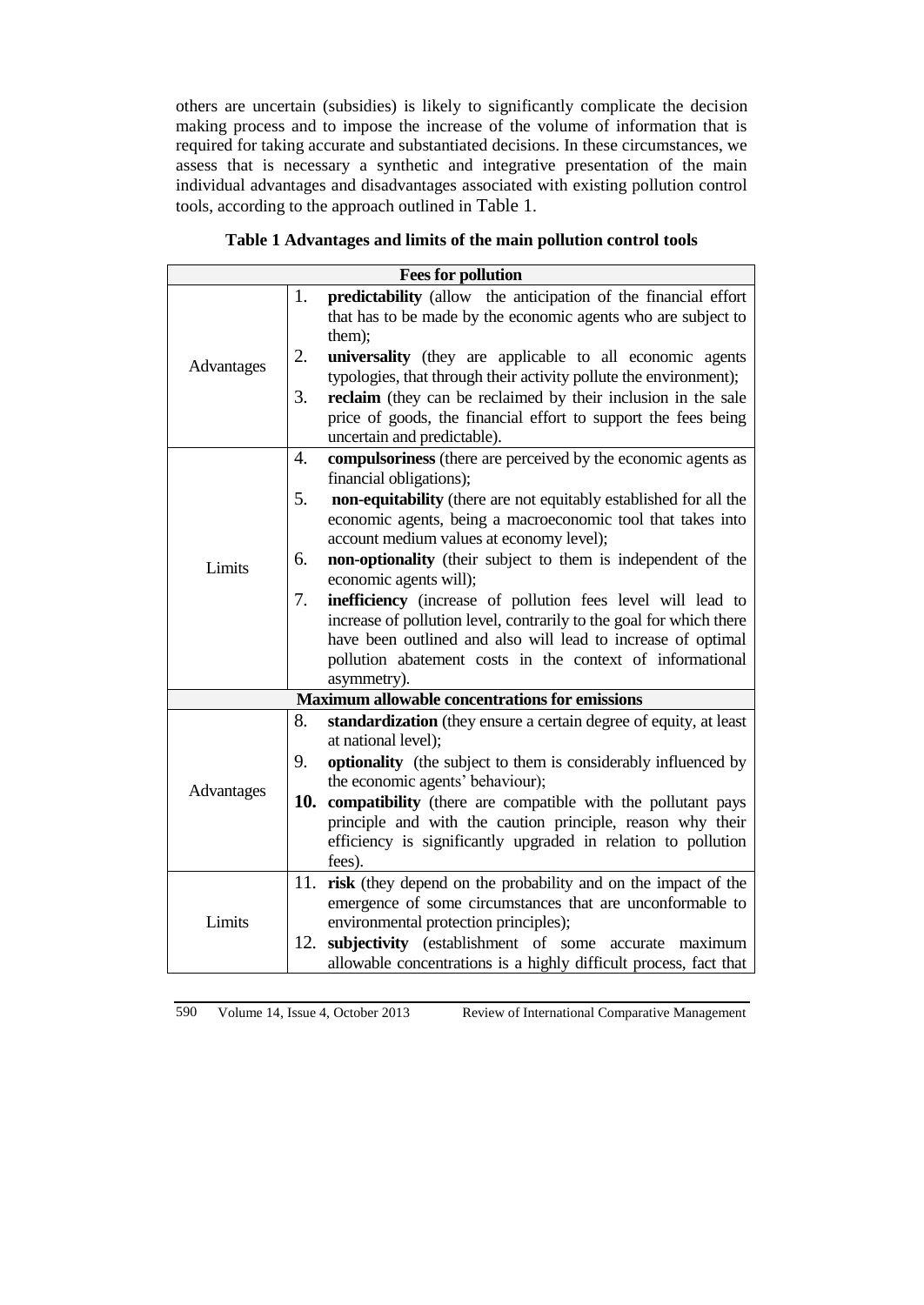|            |     | brings forward the emergence of subjective interpretations of                                                                       |
|------------|-----|-------------------------------------------------------------------------------------------------------------------------------------|
|            |     | the different states, or even within the same state at different                                                                    |
|            |     | moments of time);                                                                                                                   |
|            |     |                                                                                                                                     |
|            |     | 13. limited action (they do not allow quantification of the side<br>effects of overtaking the maximum allowable concentrations).    |
|            |     |                                                                                                                                     |
|            |     | International principles regarding the environmental protection                                                                     |
|            |     | 14. <b>universality</b> (they are applicable to all economic agents                                                                 |
|            |     | typologies and to all states, without any waiver);                                                                                  |
|            |     | 15. morality (they represent moral behaviour standards of                                                                           |
|            |     | economic agents regarding the environment; for example,                                                                             |
| Advantages |     | according to pollutant pays principle, any entity that produces                                                                     |
|            |     | damage to the environment, or subjects to some risks the                                                                            |
|            |     | environment through the economic activity that undertakes, has                                                                      |
|            |     | the obligation to encounter the effects of these actions and to<br>pay the costs of bringing the environment in the same stage that |
|            |     | it was before the negative impact manifested).                                                                                      |
|            |     | 16. <b>inefficiency</b> (they are frequently evaded by the economic                                                                 |
|            |     | agents, who take advantage of the very high level of generality                                                                     |
|            |     | and of the ethical rather that compulsory connotation of these                                                                      |
|            |     | principles);                                                                                                                        |
|            |     | 17. generality (they are applicable to certain very general cases and                                                               |
|            |     | that are affected by pollution, reason why they lack                                                                                |
| Limits     |     | methodological details);                                                                                                            |
|            |     | 18. restriction (caution principle, for example, represents a                                                                       |
|            |     | boundary to technical progress and sustainable economic                                                                             |
|            |     | growth);                                                                                                                            |
|            |     | 19. subjectivity (caution principle, for example,<br>achieves                                                                       |
|            |     | differently, depending on the decision makers' disposition to                                                                       |
|            |     | risk, on their beliefs, on their psychological and moral profile).                                                                  |
|            |     | Subsidies for combating the pollution                                                                                               |
|            |     | 20. incentive role (they enable the dissemination of harmless                                                                       |
| Advantages |     | technologies and eco-technologies);                                                                                                 |
|            | 21. | uncertainty (they are used aleatory and unpredictably by states,                                                                    |
|            |     | in order to encourage pollution reduction);                                                                                         |
|            |     | 22. non-rationality (they contradict the <i>pollutant pays</i> principle                                                            |
|            |     | and stimulate the irrational behaviour of the economic agents                                                                       |
| Limits     |     | with regard to the environmental protection);                                                                                       |
|            |     | 23. differentiated access (they are destined to some specific                                                                       |
|            |     | economic sectors, or to certain categories that are preferential to                                                                 |
|            |     | the economic agents);                                                                                                               |
|            | 24. | distortion of competition (they represent incentives for certain                                                                    |
|            |     | typologies of economic agents, to whom they enable the                                                                              |
|            |     | creation of some preferential conditions on the market).                                                                            |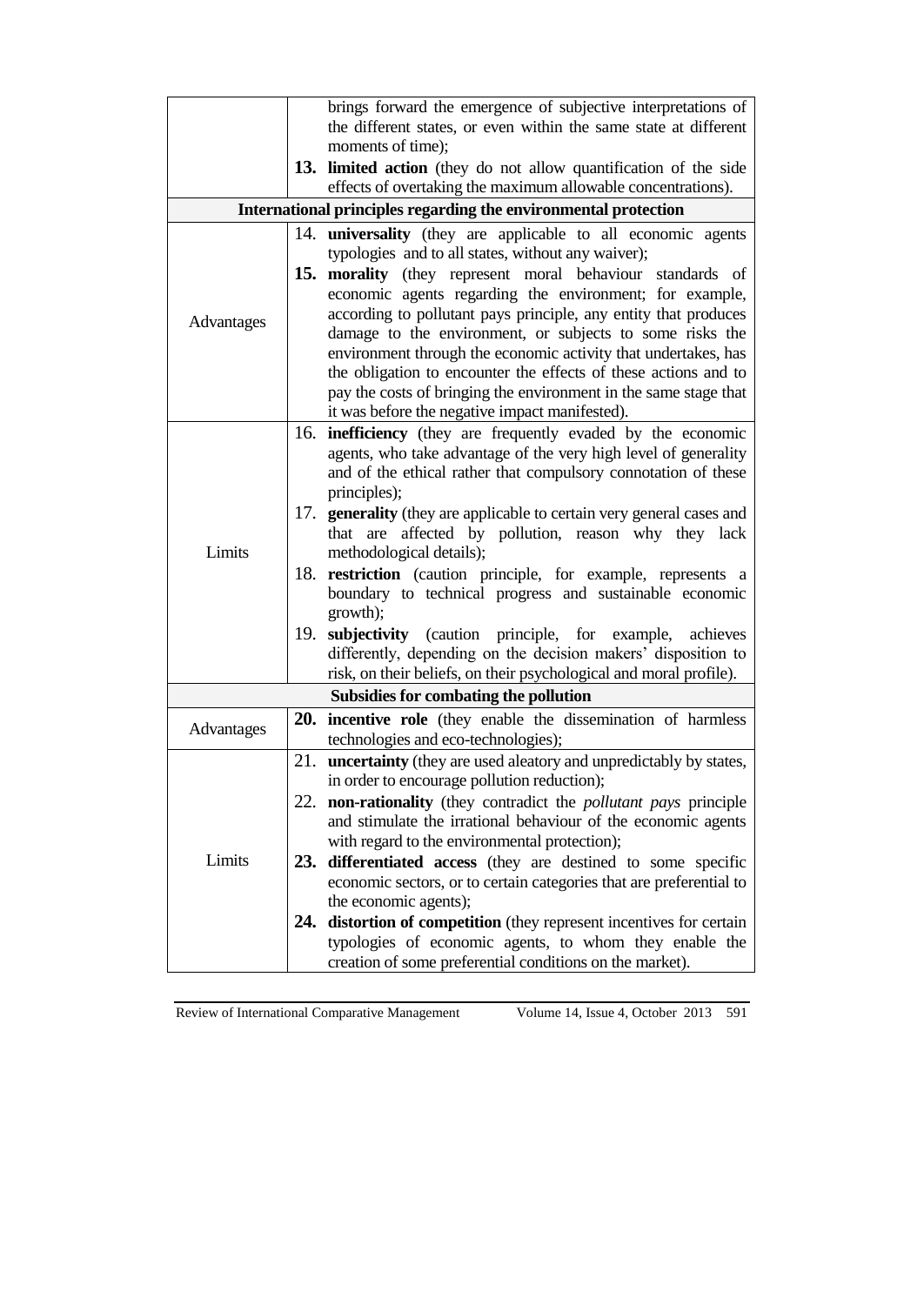| The capitalization of renewable energy sources |     |                                                                     |  |  |
|------------------------------------------------|-----|---------------------------------------------------------------------|--|--|
|                                                |     | 25. emergency (it represents an emergent attempt at national        |  |  |
|                                                |     | economies level);                                                   |  |  |
|                                                |     | 26. <b>financial support</b> (there are many advantageous financial |  |  |
|                                                |     | sources, inclusive irredeemable, that support investments in the    |  |  |
| Advantages                                     |     | development of capacities for generating energy<br>from             |  |  |
|                                                |     | renewable sources);                                                 |  |  |
|                                                |     | 27. institutional support (there were settled support mechanisms)   |  |  |
|                                                |     | for the investors in the development of capacities for generating   |  |  |
|                                                |     | energy from renewable sources, such as green certificates).         |  |  |
|                                                | 28. | high costs (there are necessary significant investments, thus       |  |  |
|                                                |     | limiting the SME's access to this opportunity);                     |  |  |
|                                                |     | 29. dependence on the climatic factor (the capacity production is   |  |  |
| Limits                                         |     | significantly and irreversibly limited by the climatic factor);     |  |  |
|                                                |     | 30. lack of infrastructure (there are detected legislative and      |  |  |
|                                                |     | controlling gaps at market level, inclusive lack of the             |  |  |
|                                                |     | infrastructure needed for trading the produced energy).             |  |  |
|                                                |     | <b>Environmental monitoring</b>                                     |  |  |
|                                                |     | 31. complexity (it ensures the monitoring of the environmental      |  |  |
|                                                |     | aspects with high accuracy, analyzing the available information     |  |  |
|                                                |     | from a multidimensional perspective);                               |  |  |
|                                                | 32. | compliance (it offers a guarantee on the compliance of              |  |  |
|                                                |     | organization's activity with environmental regulations);            |  |  |
| Advantages                                     |     | 33. computerization (it allows the collection, storage and          |  |  |
|                                                |     | processing of data in electronic format, thus providing with a      |  |  |
|                                                |     | quantitative dimension on the impact on the environment of an       |  |  |
|                                                |     | activity);                                                          |  |  |
|                                                |     | 34. organizational memory (it contributes to the development of     |  |  |
|                                                |     | organizations' capacities for developing an organizational          |  |  |
|                                                |     | memory, in what concerns their impact on the environment).          |  |  |
|                                                | 35. | time consumption (it involves the existence of a high volume        |  |  |
|                                                |     | of data, regularly collected, which presumes a considerable         |  |  |
| Limits                                         |     | volume of necessary time for applying the tool);                    |  |  |
|                                                |     | 36. resources consumption (presumes the existence of some           |  |  |
|                                                |     | people, having as a main task collection and statistical analysis   |  |  |
|                                                |     | of the information).                                                |  |  |
| <b>Environmental Management Systems</b>        |     |                                                                     |  |  |
|                                                | 37. | environmental risk division (they ensure an analysis and a          |  |  |
| Advantages                                     |     | proper evaluation of the environmental risks, allocating            |  |  |
|                                                | 38. | responsibilities for their control);                                |  |  |
|                                                |     | costs optimization (they contribute to provisions' reduction        |  |  |
|                                                |     | and to the reduction of research and development costs within       |  |  |
|                                                |     | environmental field);                                               |  |  |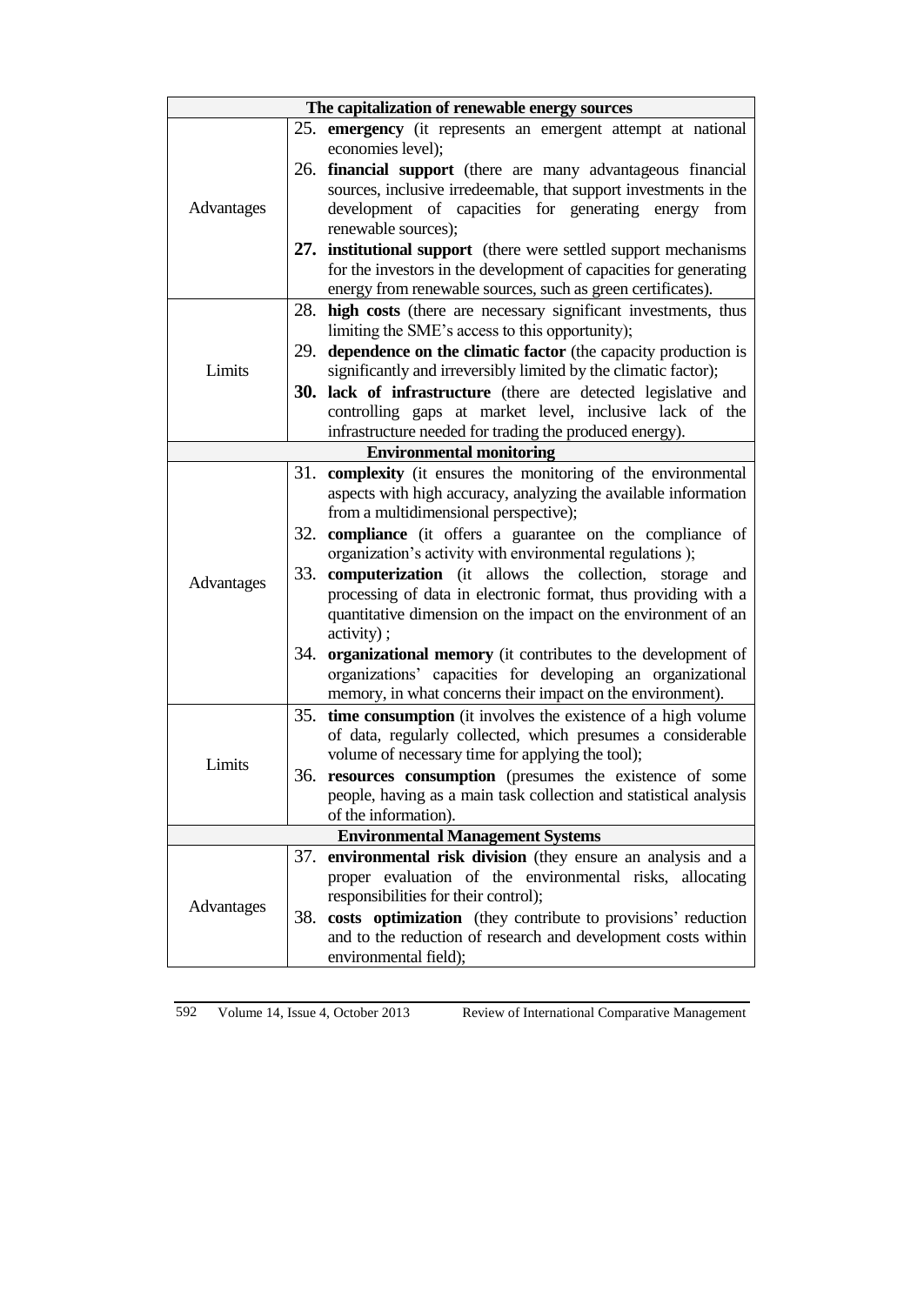|            |     | 39. accountability (they contribute to the accountability of<br>employees and of the management regarding the issues on the<br>environmental aspects); |
|------------|-----|--------------------------------------------------------------------------------------------------------------------------------------------------------|
|            | 40. | image (they contribute to the procurement and consolidation on<br>short-term of a competitive advantage based on image);                               |
|            |     | 41. access (they can be easily implemented, there being many                                                                                           |
|            |     | experts in the implementation and management of these<br>systems).                                                                                     |
|            |     | 42. non-dynamism (pollution control is static realized and is                                                                                          |
|            |     | recorded within documents after the damage produces);<br>43. the ability to mimic (the low implementation costs of the                                 |
|            |     | environmental management systems make them easily imitable                                                                                             |
| Limits     |     | by any competitor, regardless of its dimension and its specific                                                                                        |
|            |     | of the activity);                                                                                                                                      |
|            |     | 44. rigidity (they are based on standards that are not universally                                                                                     |
|            |     | accepted, thus giving them a certain degree of rigidity).                                                                                              |
|            |     | Tradable permits (green, white and emission certificates)                                                                                              |
|            | 45. | optionality (their use as pollution control tools represents a                                                                                         |
|            |     | quasi-volunteering option of the economic agents);                                                                                                     |
|            | 46. | volatility (the price and the traded quantities are volatile, thus                                                                                     |
|            |     | inducing a speculative aspect to the tools, and generating win<br>opportunities for the economic agents who operate on the                             |
|            |     | market);                                                                                                                                               |
|            | 47. | incentive condition (they are incentives that stimulate                                                                                                |
| Advantages |     | economic agents' motivation to operate in a certain way that                                                                                           |
|            |     | involves responsibility to the environment);                                                                                                           |
|            | 48. | diversity (they allow the achievement of diverse trades, aiming                                                                                        |
|            |     | at tradable patterns used at capital market level);                                                                                                    |
|            |     | 49. efficiency (they contribute to the increase of the efficiency of                                                                                   |
|            |     | the investments oriented to environmental protection, through<br>the increase of investors' economic benefits).                                        |
|            | 50. | non-governing (the mechanisms of the trading markets have                                                                                              |
|            |     | not got yet to maturity, thus generating a certain instability of                                                                                      |
| Limits     |     | the market);                                                                                                                                           |
|            | 51. | non-predictability (the atypical features of the market generate                                                                                       |
|            |     | an unpredictable behaviour of the market factors);                                                                                                     |
|            |     | 52. non-liberality (the existence of a regulation authority capable                                                                                    |
|            |     | of influencing the trading rules, affects the market operation in                                                                                      |
|            |     | free terms).                                                                                                                                           |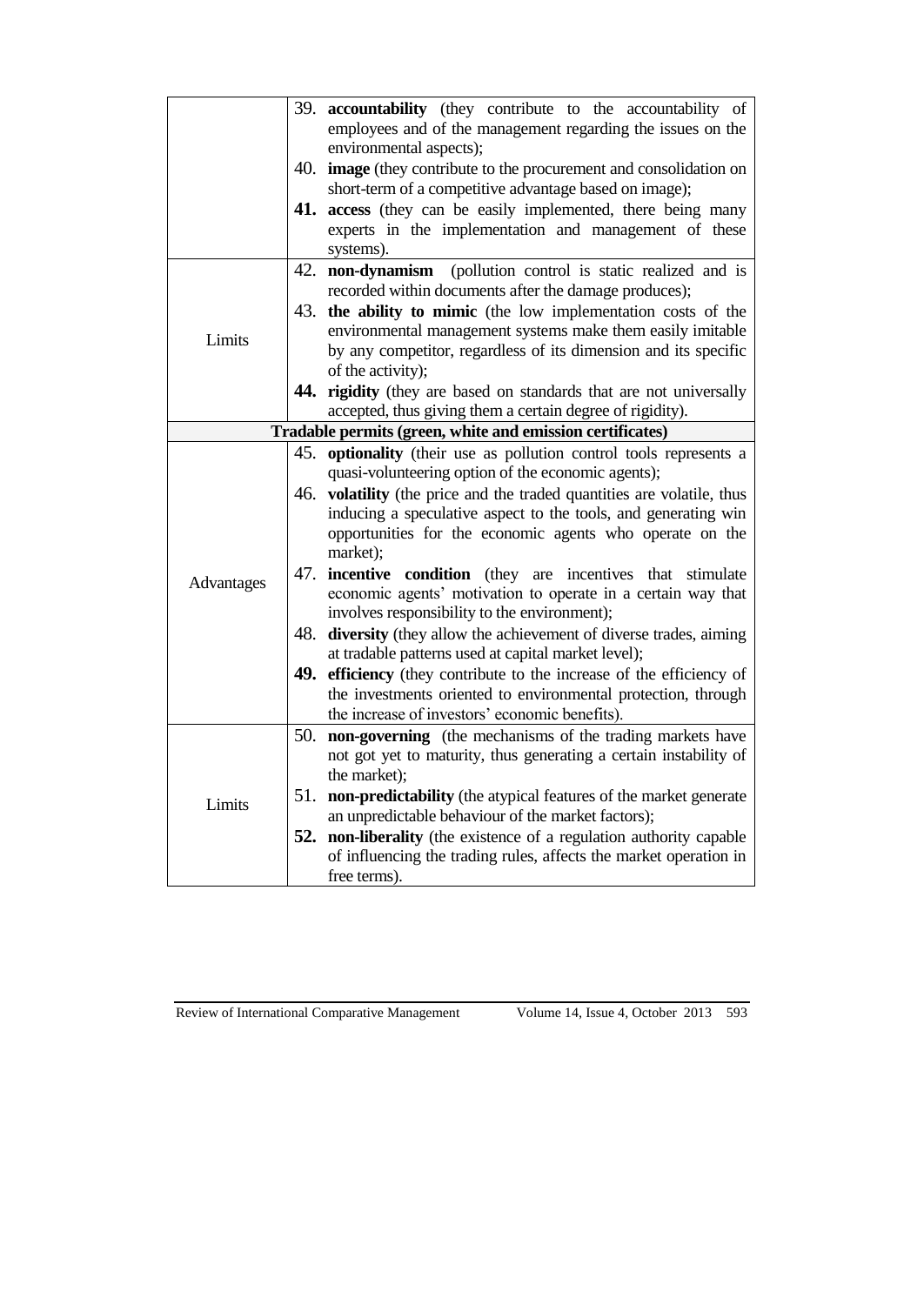The analysis of these elements is fundamental in the process of capitalization of the pollution control tools within the management of the organizations, through amplifying their strategic dimension. Without the previous enumeration being exhaustive, this synoptic of the advantages and limits of each tool represents a starting point in developing a future research oriented to the conversion of the opportunities generated by knowledge and use of the pollution control tools into sources of competitive advantage.

### **Conclusions**

Analyzing globally the pollution control tools that exist and that are used currently within the organizations the specialty literature tries to identify credible answers to a set of dilemmas that slightly justify the legitimacy of the process of integration of ecological aspects within the current strategies of the organizations. These dilemmas, that have been partially elucidated with the help of the empirical researches undertaken by experts, can be in their turn used in understanding the reasons that determine economic agents' behaviour in relation to the environment. Knowledge of the strong points (advantages) and of the weak points (limits) of each pollution control tool represents, in these circumstances, a mandatory decisional input for the top management of the organizations, in their strategy foundation within the environmental protection.

### **Acknowledgement**

This work was co-financed from the European Social Fund through Sectoral Operational Programme *Human Resources Development 2007-2013*; Project Number POSDRU/107/1.5/S/77213 "Ph.D. for a Career in Interdisciplinary Economic Research at the European Standards".

### **References**

- 1. Austin, D. (1999). *Economic Instruments for Pollution Control and Prevention – A Brief Overview,* World Resources Institute. Retrieved online tab: http://pdf.wri.org/incentives\_austin.pdf
- 2. Baldurson, F.M. & von der Fehr, N.H.M (2008). Prices vs. Quantities: Public Finance and the Choice of Regulatory Instruments, *European Economic Review*, Vol. 25(7), pp. 1242-1255
- 3. Barnett, S. (1996). Style and Strategy: New Metaphors, New Insights, *European Management Journal*, Vol. 14 (4), pp. 347-355
- 4. Convery, F.J. & Redmond, L. (2007). Market Price Developments in the European Union Emissions Trading Scheme, *Review of Environmental Economics and Policy,* Vol. 1, pp. 88-111
- 5. Grimaud, A. & Rouge, L. (2005). Polluting Non-Renewable Resources, Innovation and Growth: Welfare and Environmental Policy, *Resource and*